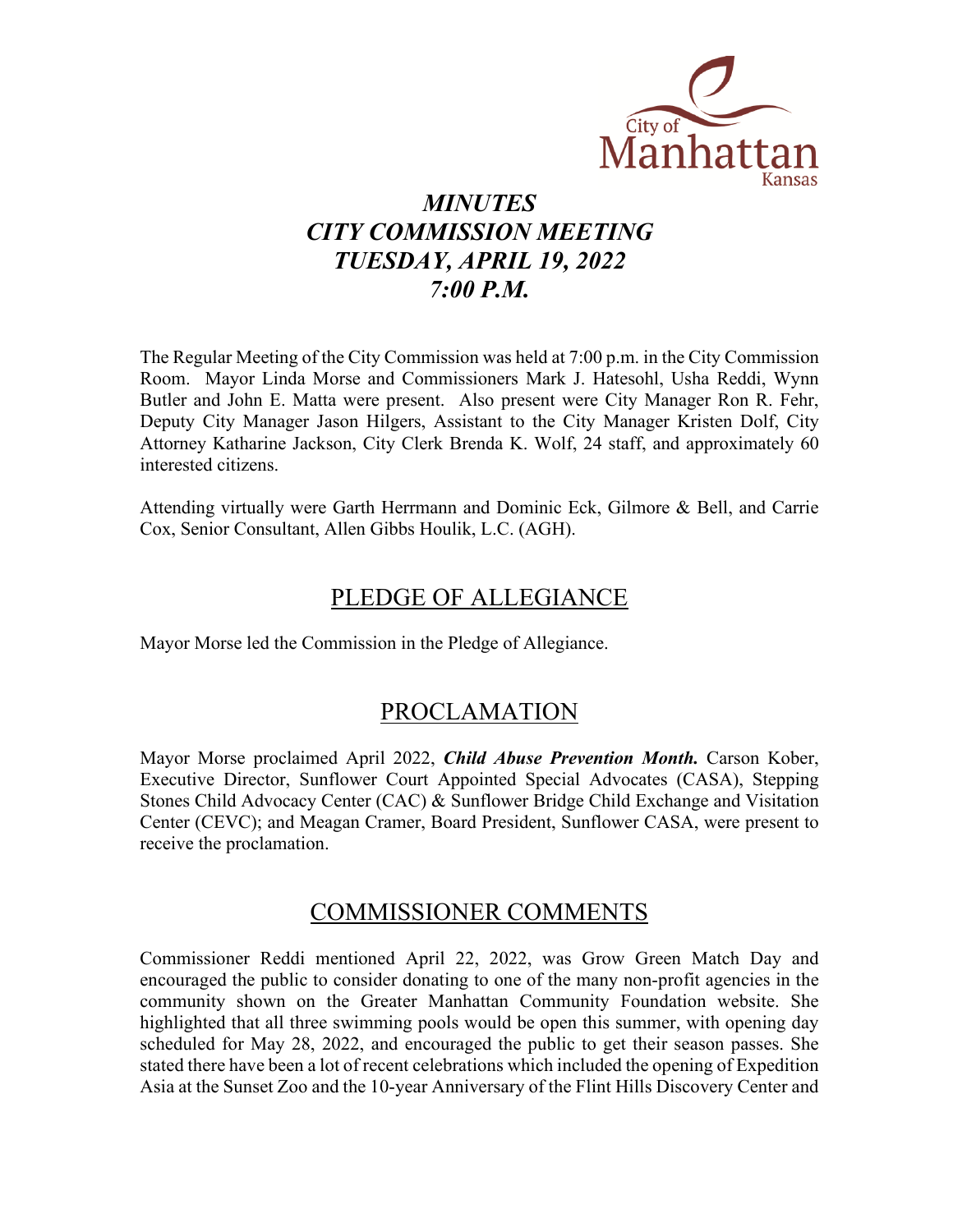## COMMISSIONER COMMENTS *(CONTINUED)*

the recognition of Bruce Snead for his commitment to the Discovery Center. She also stated she was President of the Rotary Club of Community Action Against Human Trafficking and encouraged the public to attend their second annual human trafficking summit titled "What Can Financial Institutions Do to Stop Human Trafficking?" on April 28, 2022, from 9:00 a.m. – 10:30 a.m. via Zoom.

Mayor Morse thought it was important, due to the number of Fort Riley families which are impacted, to express empathy and understanding regarding the seriousness of the situation in Ukraine since Russia's invasion within the last month.

### CONSENT AGENDA

(\* denotes those items discussed)

#### **MINUTES**

The Commission approved the minutes of the Regular City Commission Meeting held Tuesday, April 5, 2022.

#### **CLAIMS REGISTER NO. 3002**

The Commission approved Claims Register No. 3002 authorizing and approving the payment of claims from March 30, 2022 – April 12, 2022, in the amount of \$5,628,748.14.

#### **LICENSES**

The Commission approved an annual Cereal Malt Beverage Off-Premises License for Hy-Vee #1398, 601 3rd Place.

#### **ORDINANCE NO. 7569 - ADOPT - AMENDED REDEVELOPMENT PLAN - ART & LIGHT MUSEUM**

The Commission approved Ordinance No. 7569 adopting an amended redevelopment plan for the Art & Light Museum.

#### **ORDINANCE NO. 7570 - VACATE UTILITY EASEMENT MEADOWLARK WATERLINE RELOCATION (VA2201), MEADOWLARK HILLS MONARCH INDEPENDENT LIVING CENTER WATERLINE IMPROVEMENTS PROJECT (WA2206)**

The Commission approved Ordinance No. 7570 vacating a utility easement for the Meadowlark Waterline Relocation (VA2201) as part of the Meadowlark Hills Monarch Independent Living Center Waterline Improvements Project (WA2206).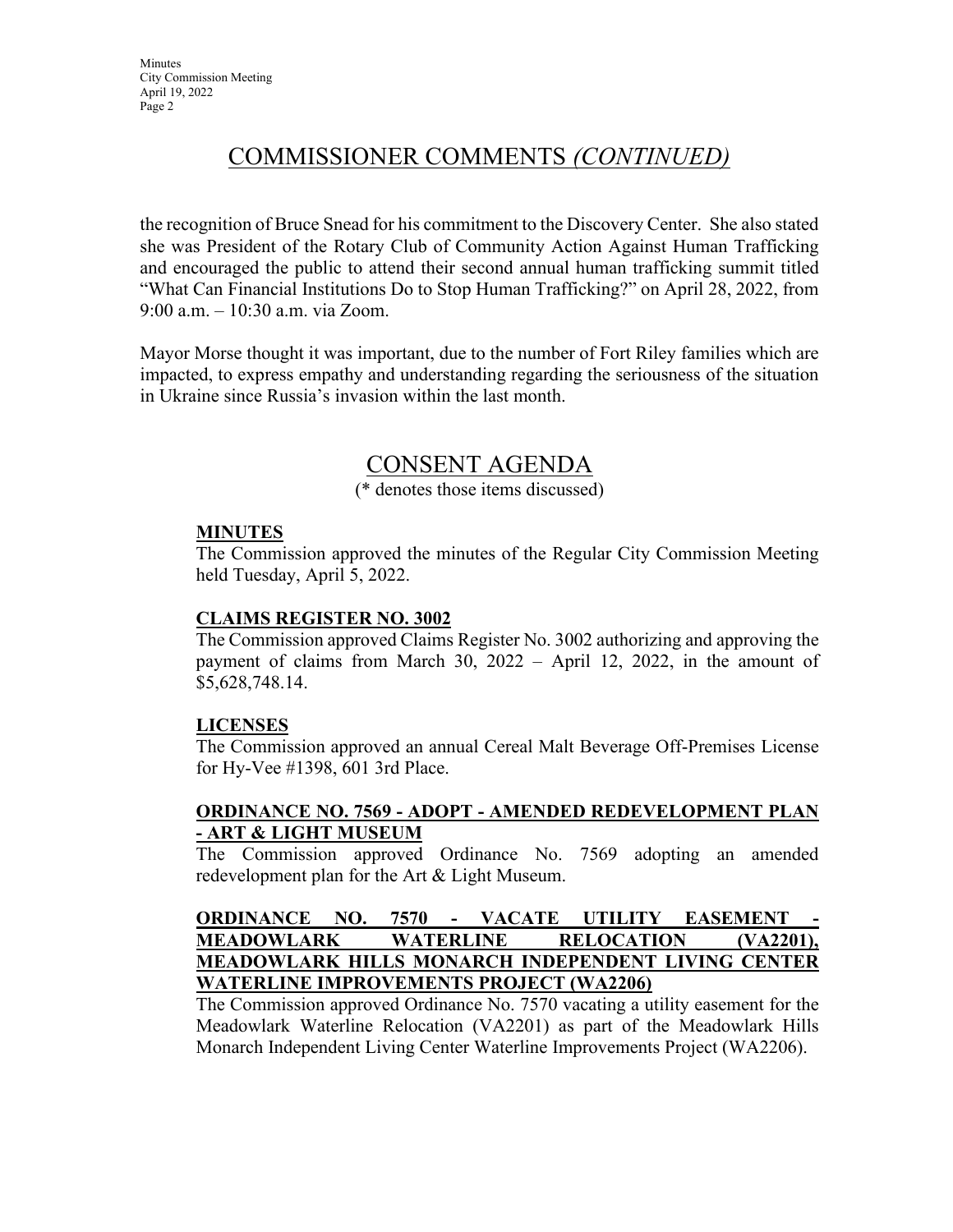#### **ORDINANCE NO. 7571 - AMEND - NO PARKING, PARKING LOTS, AND 15-MINUTE PARKING**

The Commission approved Ordinance No. 7571 amending Section 31-51, 31-52, and 31-54 of the Code of Ordinances, City of Manhattan, Kansas relating to the parking, standing, and stopping of vehicles in the city.

#### **CHARTER ORDINANCE NO. 63 - REPEAL - CHARTER ORDINANCE NOS. 7, 33 AND 41 - GOVERNING BODY**

The Commission approved Charter Ordinance No. 63 repealing Charter Ordinances No. 7, 33 and 41 relating to the governing body.

#### **CHARTER ORDINANCE NO. 64 - PROCESS FOR FILLING GOVERNING BODY VACANCIES**

The Commission approved Charter Ordinance No. 64 exempting the City from K.S.A. 12-104a which establishes a process for filling governing body vacancies in municipalities.

#### **RESOLUTION NO. 041922-A - AUTHORIZE THE SALE - GENERAL OBLIGATION BOND SERIES 2022-A**

The Commission approved Resolution No. 041922-A authorizing the offering for sale not to exceed \$2,350,000.00 of General Obligation Bonds Series 2022-A to finance the following nine (9) public improvement districts: *1100 Block Alley between Ratone Street and Bertrand Street – Street (ST1712); Cumberland Road – Street (ST1710); The Hartford Addition/The Hartford Addition, Unit Two – Design Only – Sanitary Sewer (SS1622), Street (ST1609) and Water (WA1618); 17th Street and Houston Street – Sanitary Sewer (SS1204); and The Ames Addition – Sanitary Sewer (SS1804), Street (ST1805), and Water (WA1805); and South Delaware Storm Drainage Improvements Project – (SM1706).* 

#### **FIRST READING - ISSUE - GENERAL OBLIGATION BOND SERIES 2022-A**

The Commission approved first reading of an ordinance issuing \$2,295,000.00 of General Obligation Bonds Series 2022-A to finance the following nine (9) public improvement districts: *1100 Block Alley between Ratone Street and Bertrand Street – Street (ST1712); Cumberland Road – Street (ST1710); The Hartford Addition/The Hartford Addition, Unit Two – Design Only – Sanitary Sewer (SS1622), Street (ST1609) and Water (WA1618); 17th Street and Houston Street – Sanitary Sewer (SS1204); and The Ames Addition – Sanitary Sewer (SS1804), Street (ST1805), and Water (WA1805); and South Delaware Storm Drainage Improvements Project – (SM1706).*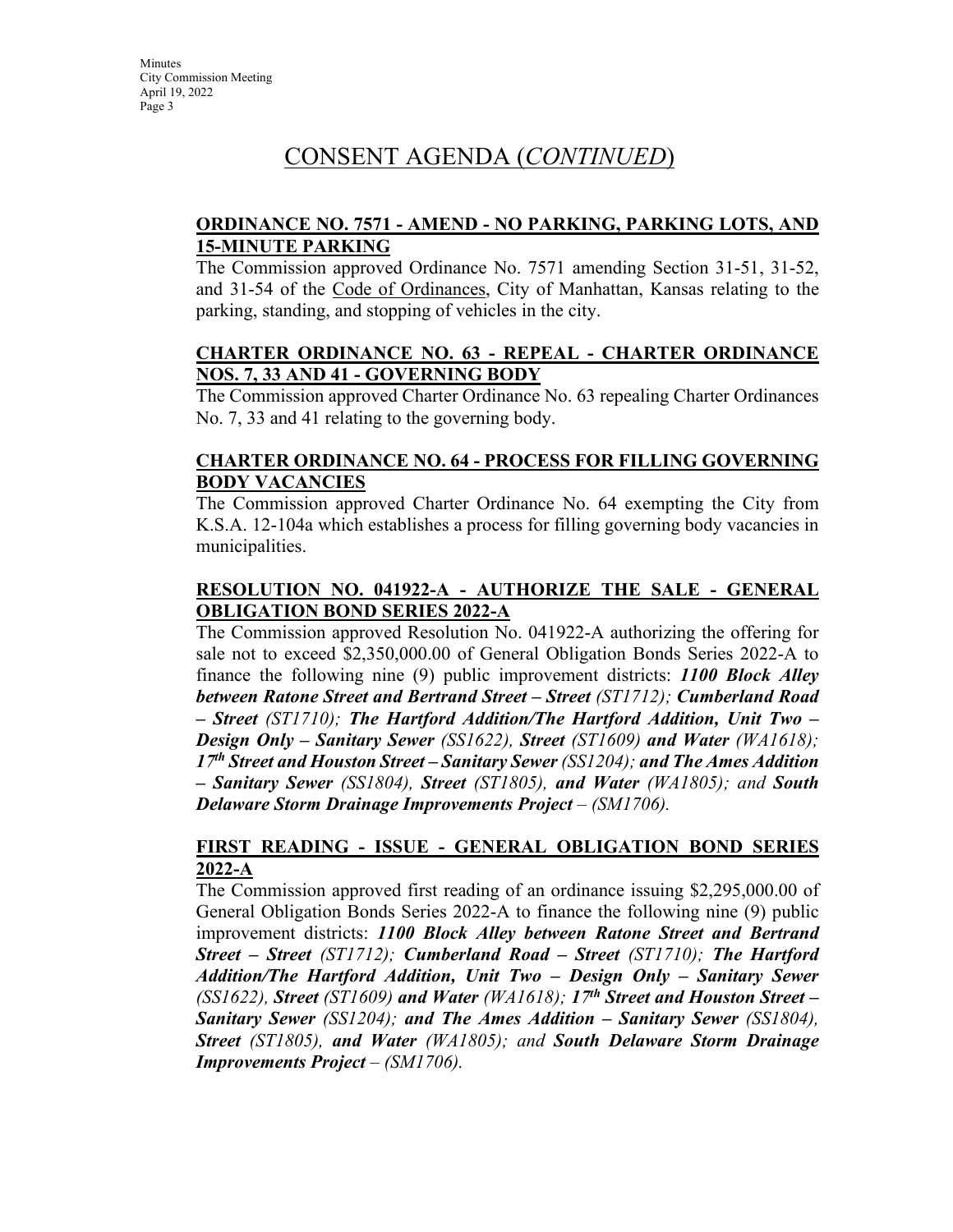#### **RESOLUTION NO. 041922-B - AUTHORIZE THE SALE - TEMPORARY NOTE SERIES 2022-02**

The Commission approved Resolution No. 041922-B authorizing the offering for sale of General Obligation Temporary Notes Series 2022-02 to finance the following eight (8) capital projects: *Airport Parking Lot Construction, Phase 1 and Phases 1-4 Design (AP1201, AP1502, AP1801); 2019 Emergency Sanitary Sewer Repairs for Bluemont Avenue & Hayes Drive (SS1920); 2019 Emergency Sanitary Sewer Repairs for Levee Drive & Hayes Drive (SS1921); Little Kitten Avenue and Plymouth Road Stormwater Improvements (SW2006); STAR A Biosolids Land Acquisition (SP2004); 2020 Waterline Improvements (WA2001);and* six (6) special assessment projects: *Elijah Addition Sanitary Sewer (SS1916), Street (ST1906), and Water Improvements (WA1916); and Henry Addition Sanitary Sewer (SS2107), Street (ST2104), and Water Improvements (WA2106).*

#### **RESOLUTION NO. 041922-C - AUTHORIZE THE SALE - STAR BONDS - CONSTRUCT ART & LIGHT MUSEUM**

The Commission approved Resolution No. 041922-C authorizing the offering for sale for the STAR bonds to construct the Art and Light Museum.

#### **AGREEMENT - PROFESSIONAL ENGINEERING SERVICES - NORTH CAMPUS CORRIDOR DETENTION PONDS (SW2207)**

The Commission authorized the Mayor and City Clerk to execute an Agreement for Professional Engineering Services in the amount of \$144,576.00 with BG Consultants Inc., of Manhattan, Kansas, for the North Campus Corridor Detention Ponds (SW2207) project.

#### **MEMORANDUM OF UNDERSTANDING - NORTH CAMPUS CORRIDOR DETENTION PONDS (SW2207)**

The Commission authorized City Administration to finalize, and the Mayor to execute, a Memorandum of Understanding between the City, Kansas State University, Kansas State University Athletics and the Kansas State University Foundation for design and construction of the North Campus Corridor Detention Ponds (SW2207) project.

#### **\* AWARD CONTRACT - DISHMAN LAKE SEDIMENT REMOVAL AND SITE RESTORATION OF PARK LAND AROUND DISHMAN LAKE IN ANNEBERG PARK (FM1909)**

The Commission found that Mammoth Sports Construction, of Meriden, Kansas, was the lowest and best responsible bidder, based on the staff's recommendation; and awarded and authorized the Mayor and City Clerk to execute a construction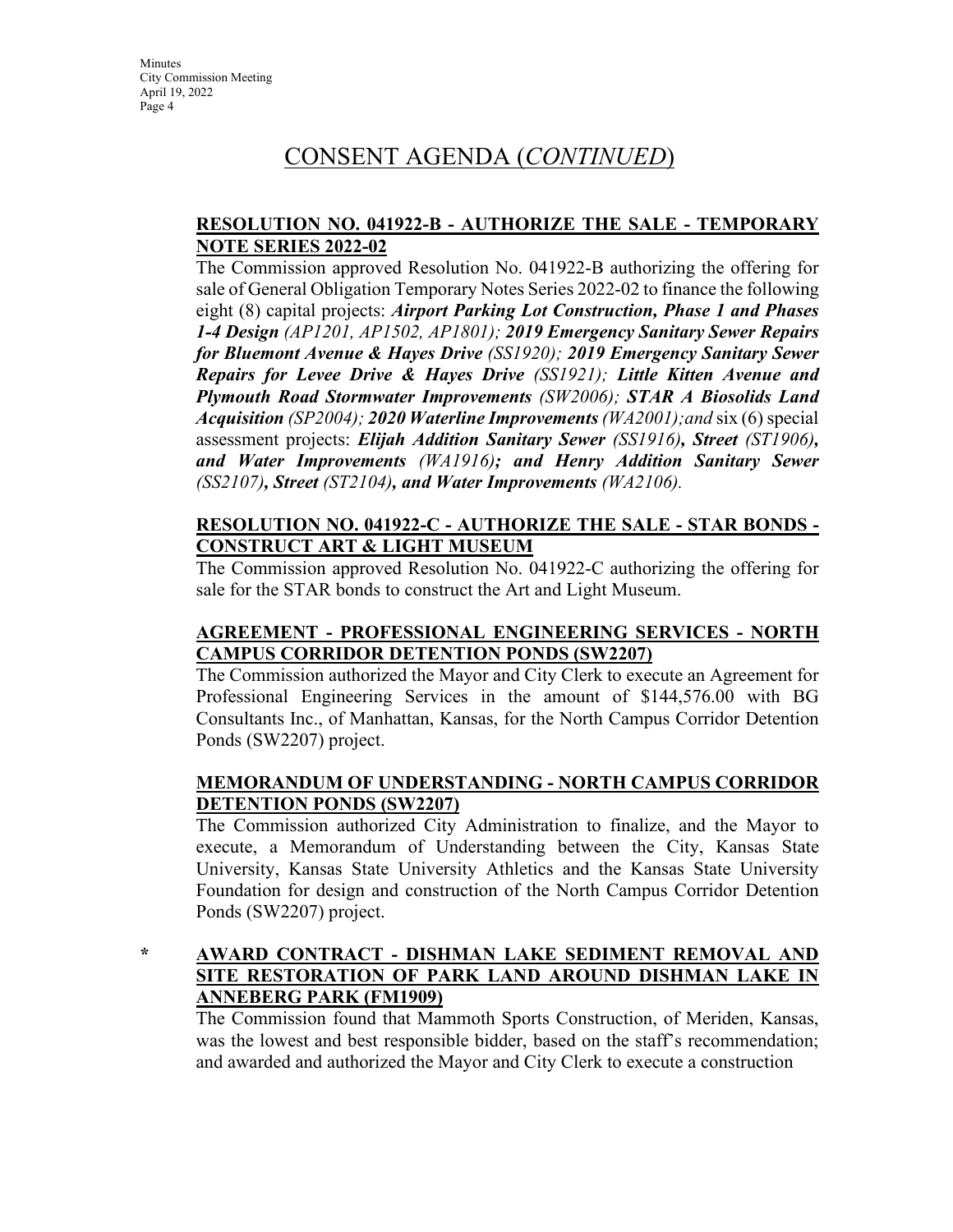### **\* AWARD CONTRACT - DISHMAN LAKE SEDIMENT REMOVAL AND SITE RESTORATION OF PARK LAND AROUND DISHMAN LAKE IN ANNEBERG PARK (FM1909)** *(CONTINUED)*

contract in the total amount of \$84,516.59 to Mammoth Sports Construction, of Meriden, Kansas, for the Dishman Lake Sediment Removal and Site Restoration of park land around Dishman Lake located in Anneberg Park (FM1909).

#### **AGREEMENT - FLINT HILLS REGIONAL AREA TRANSPORTATION AGENCY BOARD - 600 BLOCK OF POYNTZ AVENUE STREET IMPROVEMENTS (ST2008)**

The Commission authorized the Mayor and City Clerk to execute an Agreement for the Implementation of a Transit Capital Project Between the Flint Hills Area Transportation Agency Board and City of Manhattan, Kansas, for the 600 Block of Poyntz Avenue Street Improvements Project (ST2008).

#### **AGREEMENT - DOWNTOWN FARMER'S MARKET, INC.**

The Commission authorized the Mayor and City Clerk to execute an Agreement with the Downtown Farmer's Market, Inc., for use of the City's public parking lot at the southeast quadrant of North Fourth Street and Leavenworth Street, in Lot 3, Manhattan Town Center 5 for Wednesdays from May 4, 2022 - September 28, 2022, and Saturdays from May 1, 2022 - April 30, 2023.

#### *\** **BOARD APPOINTMENTS**

The Commission approved the following appointments by Mayor Butler to various boards and committees of the City.

#### *Arts and Humanities Advisory Board*

Re-appointment of Doug Barrett Jr., 3902 Golden Eagle Drive, to a three-year term which begins immediately, and will expire March 31, 2025.

Appointment of A. Taylor McFall, 1630 Houston Street, to a three-year term which begins immediately, and will expire March 31, 2025.

Appointment of Luke Townsend, 1218 Pierre Street, to a three-year term which begins immediately, and will expire March 31, 2025.

#### *Downtown Business Improvement District Advisory Board*

Appointment of Donna Scheele, 5020 Shadowridge Drive, to a two-year term which begins immediately, and will expire December 31, 2023. *[NOTE: There was a clerical error in the memo in packet which reflected the term to expire December 31, 2024. The Minutes reflect the actual term.]*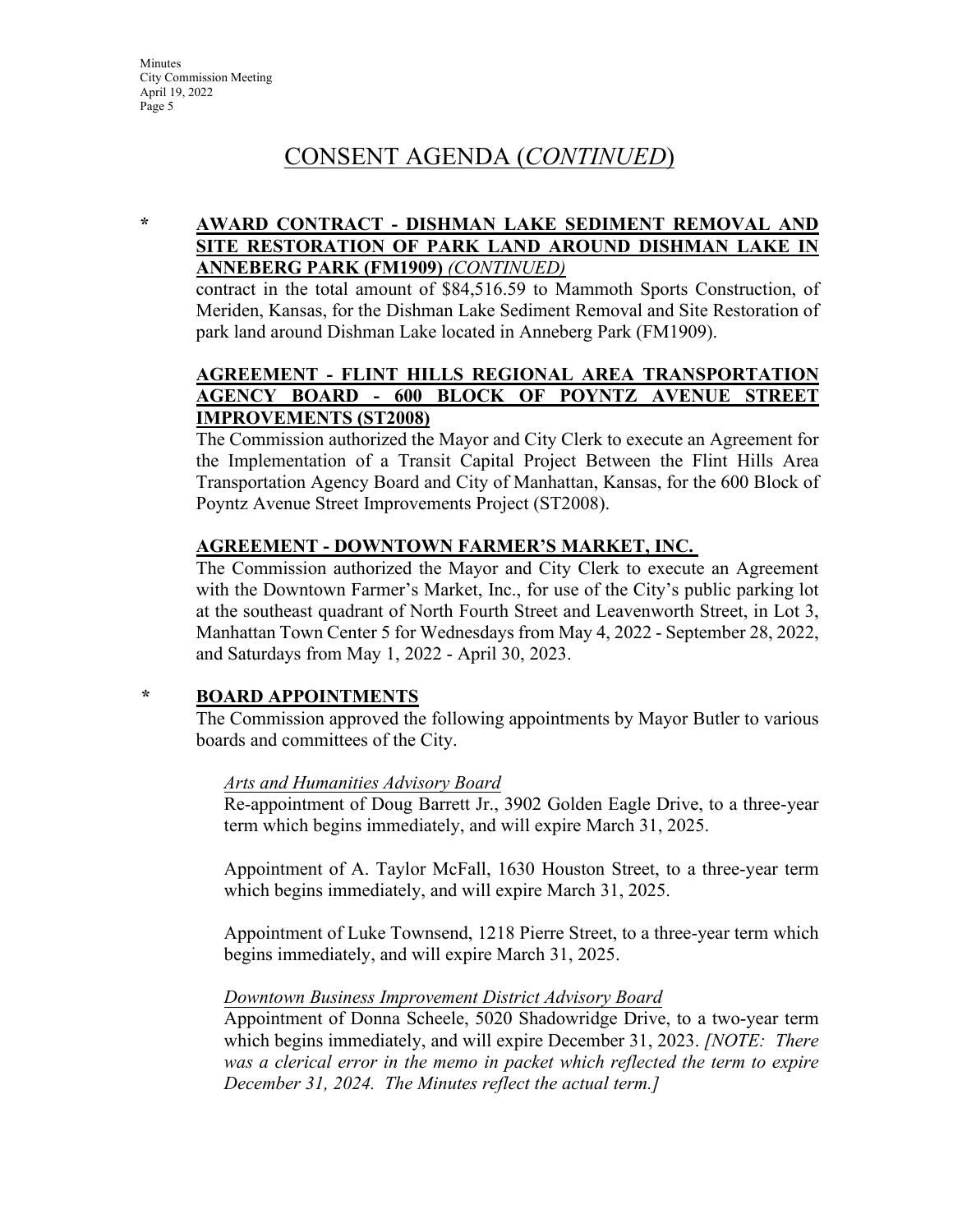#### *\** **BOARD APPOINTMENTS** *(CONTINUED)*

*Downtown Business Improvement District Advisory Board* **(CONTINUED)** Appointment of Aly Limbocker-Swanson, 2201 Hillview Drive, to fill the unexpired term of Angela Stokes, which begins immediately, and will expire December 31, 2022. *[NOTE: There was a clerical error in the memo in packet which reflected a two-year term which would expire December 31, 2024. The Minutes reflect the actual term.]*

- *\* Historic Resources Board* Item was moved to the end of the General Agenda at the request of Commissioner Matta.
- *\* Human Rights and Services Board* Item was moved to the end of the General Agenda at the request of Commissioner Matta.

*Manhattan Urban Area Planning Board* Re-appointment of Ken Ebert, 1218 Leone Ridge Drive, to a three-year City term which will begin May 1, 2022, and will expire April 30, 2025.

Mayor Morse opened the public comments.

Hearing no comments, Mayor Morse closed the public comments.

Commissioner Hatesohl moved to approve the consent agenda with the BOARD APPOINTMENTS Item J1d *(re-appointment of Thomas Hanson to the Historic Resources Board)*; J1e *(appointment of Mick Charney and Bryant Macfarlane to the Historic Resources Board)*; and J1f *(re-appointment of Annie Cook and Lakesha James to Human Rights and Services Board)*, moved to the end of the General Agenda. Commissioner Reddi seconded the motion. On a roll call vote, motion carried 5-0.

### GENERAL AGENDA

#### **RESOLUTION NO. 041922-D - DECLARING THE INTENT OF THE CITY TO SUPPORT THE LOCATION OF SCORPION BIOLOGICAL SERVICES, INC. TO MANHATTAN, KANSAS - INDUSTRIAL REVENUE BONDS AND ECONOMIC DEVELOPMENT INCENTIVES**

Jason Smith, President and Chief Executive Officer, Manhattan Area Chamber of Commerce, introduced the item and thanked the City Manager's Office and City staff for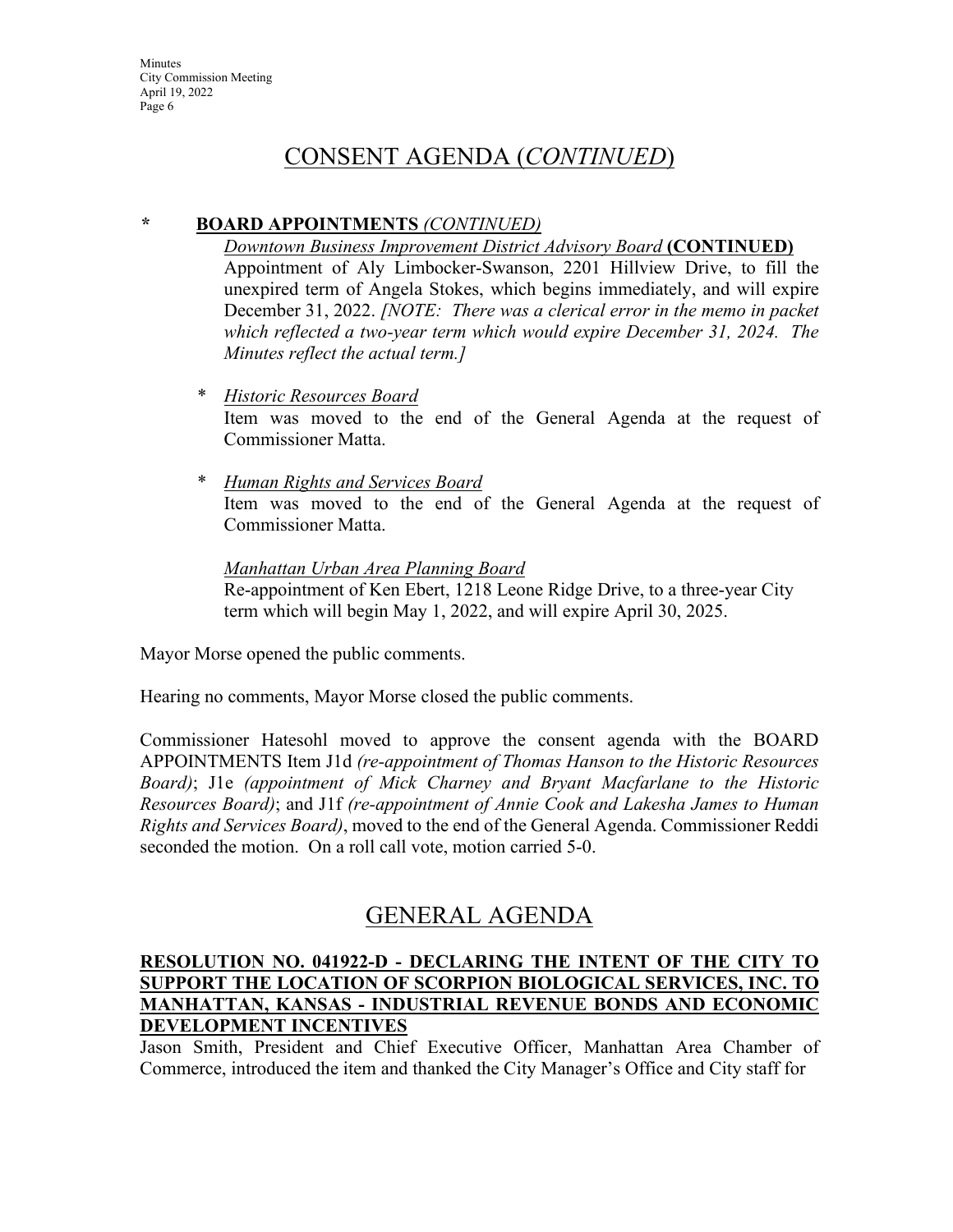#### **RESOLUTION NO. 041922-D - DECLARING THE INTENT OF THE CITY TO SUPPORT THE LOCATION OF SCORPION BIOLOGICAL SERVICES, INC. TO MANHATTAN, KANSAS - INDUSTRIAL REVENUE BONDS AND ECONOMIC DEVELOPMENT INCENTIVES** *(CONTINUED)*

their work on the project. He stated that the Board of Directors asked the City Commission to approve Resolution of Support.

Daryn Soldan, Director of Economic Development, Manhattan Area Chamber of Commerce, gave an overview of the project.

Jeff Wolf, Chairman, Scorpion Biological Services, shared that the company was excited to be part of the community and saw right away a natural fit between not only the objectives of what Manhattan was looking to achieve and what the company was looking to achieve but also the cultural fit. He asked the Commission to consider their request.

Jason Hilgers, Deputy City Manager, highlighted the resolution and what would be considered in the future for industrial revenue bonds and economic development incentives.

Mayor Morse opened the public comments.

Linda Weis, Broker/Owner, Realty Executives Weis Real Estate, 215 Pine Drive, spoke in support of the project and relayed questions the community have asked of her.

Hearing no other comments, Mayor Morse closed the public comments.

David Halverson, President, Scorpion Biological Services, answered questions raised by Ms. Weis and provided additional information. He then answered questions from the Commission.

After discussion, Commissioner Hatesohl moved to approve Resolution No. 041922-D declaring the intent of the City of Manhattan, Kansas, to support the location of Scorpion Biological Services, Inc., to Manhattan, Kansas, in the form of Industrial Revenue Bonds and Economic Development Incentives conditioned upon successful negotiation and future action by the governing body. Commissioner Butler seconded the motion. On a roll call vote, motion carried 5-0.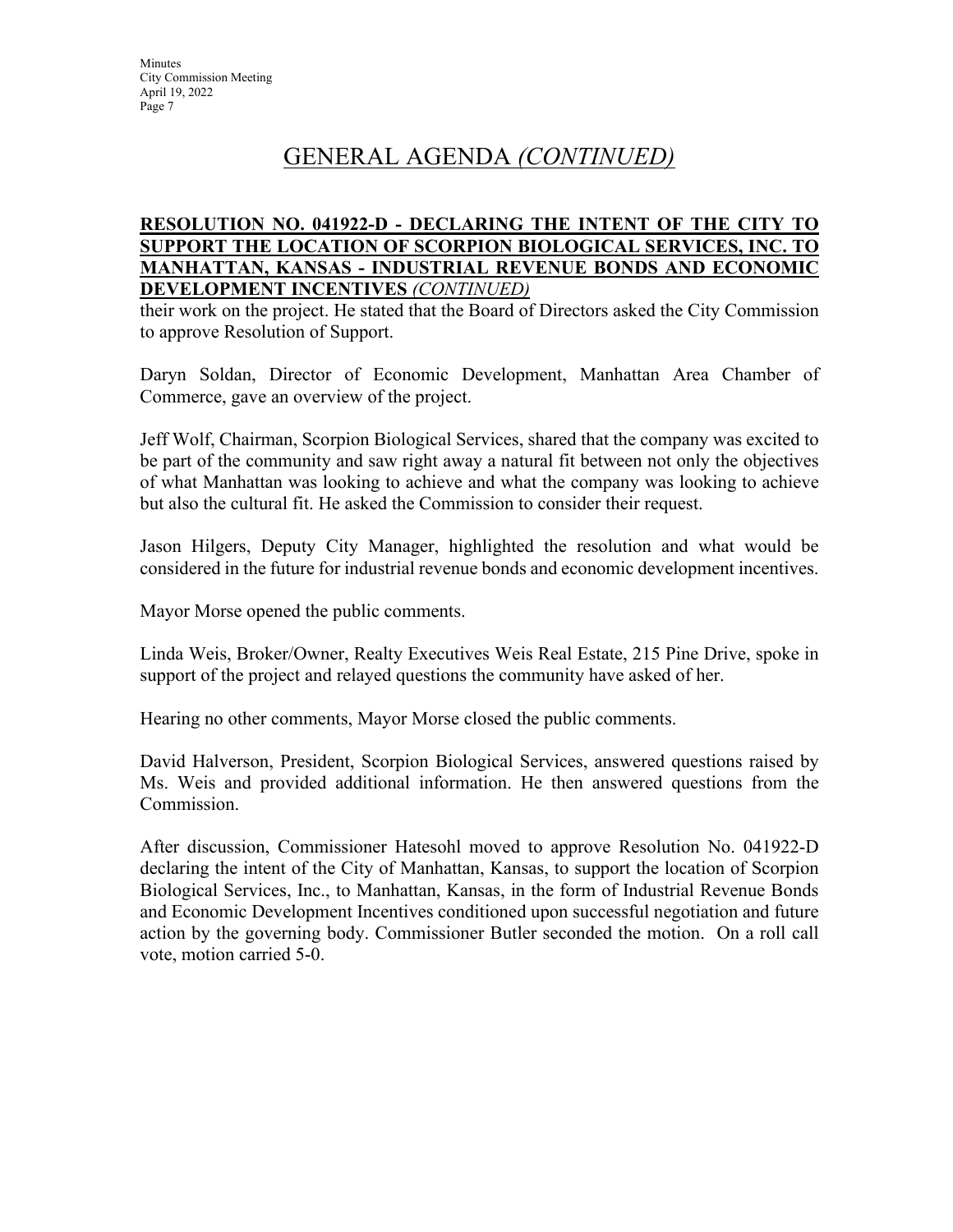#### **AGREEMENTS - DEVELOPMENT AND TRANSFER REAL ESTATE - AGGIEVILLE PARKING LOT (12TH STREET AND LARAMIE STREET) (FUZE PROJECT-AG2101); AGREEMENTS – PROFESSIONAL SERVICES AND CONSTRUCTION MANAGER AT RISK - 12TH AND LARAMIE STREETS IMPROVEMENTS (AG2202)**

Jason Hilgers, Deputy City Manager, presented the item. He then answered questions from the Commission.

TJ Vilkanskas, representative of Back 9 Development, 3417 Vanesta Drive, introduced his team made up of all local companies and provided information regarding the project and parking. He then answered questions from the Commission.

Mayor Morse opened the public comments.

Cam Ward, Aggieville Business Owner, 1929 Bluestem Terrace, spoke in support of the project. He said this project was an incredible opportunity for the business district, for the local companies that are involved with the project, and for more people to work and patronize other businesses in Aggieville; would increase sales taxes; and provide property taxes. He asked the Commission to support the project.

Dennis Cook, Director, Aggieville Business Association, stated that the Board was unanimous in support of the project and asked the Commission to support the project.

Jason Smith, President and Chief Executive Officer, Manhattan Area Chamber of Commerce, spoke in support of the project and encouraged the Commission to approve. He mentioned the Chamber Board of Directors voted unanimously in support of the project.

Ernie Beaudet, 2808 Tobacco Road, retired banker, encouraged the City to provide the parking for Aggieville by using the two City parking lots as planned for what is being developed and complemented the City on the new Aggieville parking garage. He asked the Commission to take every consideration of solving the parking issue.

Gary Olds, 3308 Frontier Circle, spoke of his concern with parking.

Hearing no other comments, Mayor Morse closed the public comments.

Jason Hilgers, Deputy City Manager, answered questions from the Commission.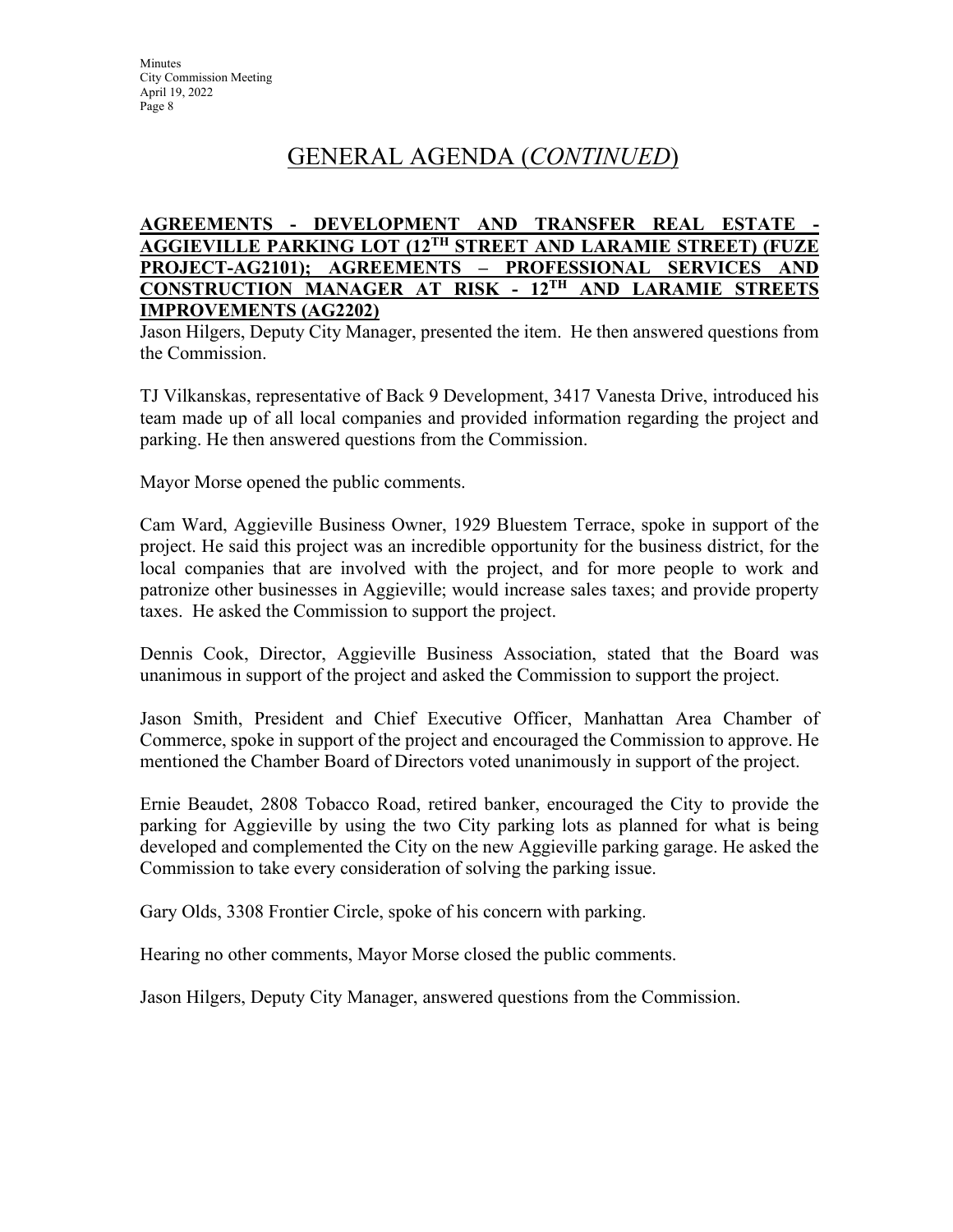#### **AGREEMENTS - DEVELOPMENT AND TRANSFER REAL ESTATE - AGGIEVILLE PARKING LOT (12TH STREET AND LARAMIE STREET) (FUZE PROJECT-AG2101); AGREEMENTS – PROFESSIONAL SERVICES AND CONSTRUCTION MANAGER AT RISK - 12TH AND LARAMIE STREETS IMPROVEMENTS (AG2202)** *(CONTINUED)*

After discussion, Commissioner Butler moved to approve the Development Agreement and Real Estate Transfer Agreement with Back 9 Development for the redevelopment of the City's parking lot (AG2101); approve the  $12<sup>th</sup>$  Street and Laramie Street (AG2202) design contract with Olsson, of Manhattan, Kansas, in the amount of \$567,776; and approve the Construction Manager at Risk contract with BHS Construction, of Manhattan, Kansas, for the 12<sup>th</sup> Street and Laramie Street construction (AG2202). Commissioner Hatesohl seconded the motion. On a roll call vote, motion carried 5-0.

#### **FIRST READING – AMEND – ASSISTED LIVING BY AMERICARE PUD**

Chad Bunger, Assistant Director of Community Development, presented the item.

Mayor Morse asked each member of the City Commission who had engaged in ex parte communication with any individual either in favor of, or against, the matter being considered, to state what communication occurred and indicate that even in light of having engaged in the communication whether they were able to fairly, objectively, and impartially consider the measure based only upon the evidence provided on the record.

No ex parte communication was declared by the Commission.

Neal Slattery, Staff Engineer, Americare Senior Living, provided information regarding the updated project.

Mayor Morse opened the public hearing.

Gary Olds, 3308 Frontier Circle, asked whether this project qualified for tax exempt status. He stated that projects like these should have payment in lieu of taxes if possible as there is with public housing.

Hearing no other comments, Mayor Morse closed the public hearing.

After discussion, Commissioner Hatesohl moved to find that the proposed amendment meets the review criteria of Subsection 26-9E-7E, Major Modification; and approve the first reading of an ordinance amending Ordinance No. 7377 and the Final Development Plan of the Assisted Living by Americare PUD. Commissioner Reddi seconded the motion. On a roll call vote, motion carried 5-0.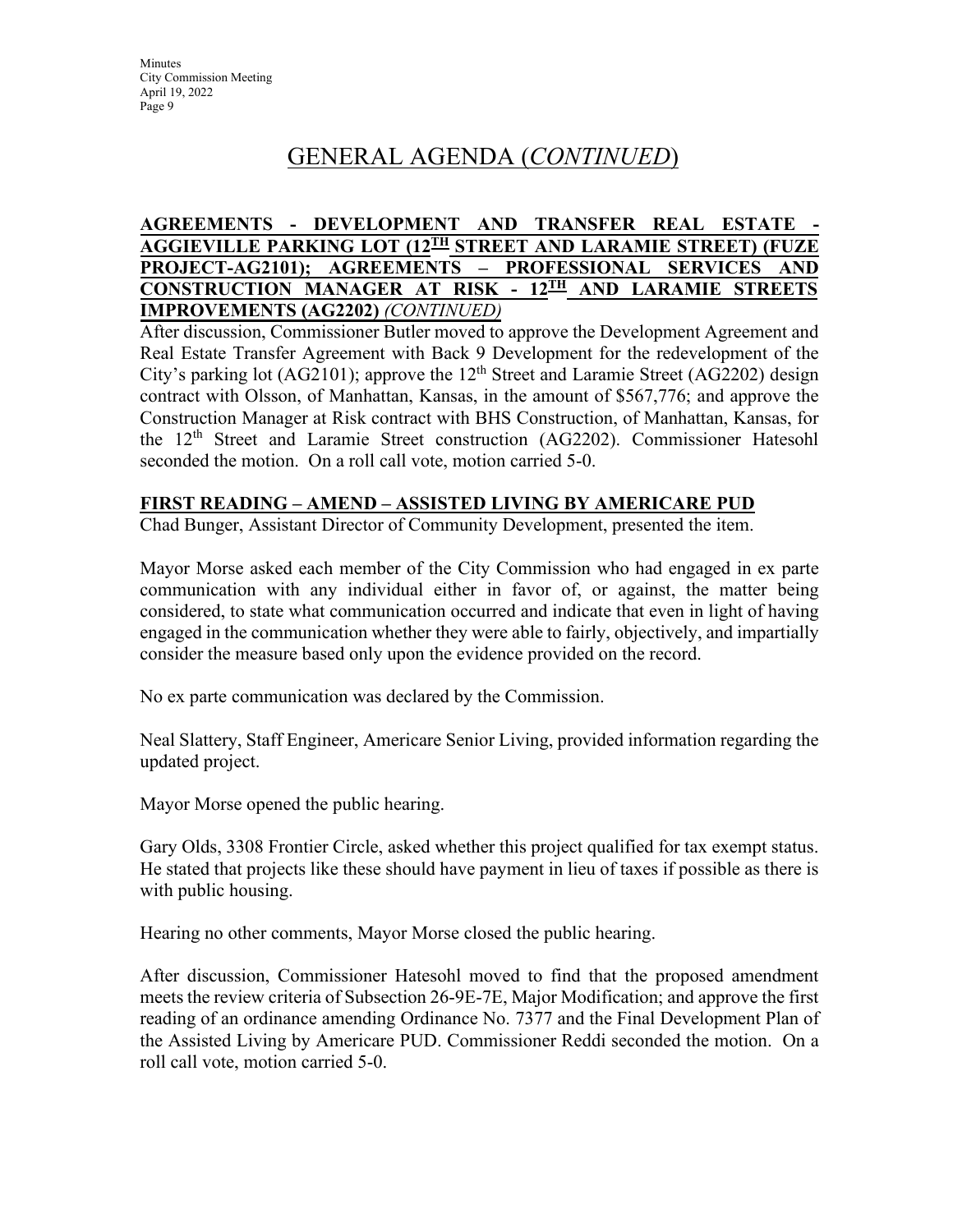#### **FIRST READING - 2022 REVISED SALARY ORDINANCE - IMPLEMENT UPDATED CLASSIFICATION AND COMPENSATION SYSTEM**

Jason Hilgers, Deputy City Manager, presented the item. He then answered questions from the Commission.

Mayor Morse opened the public comments.

Monica Macfarlane, 213 Parker Drive, stated she had worked for the City as a City Intern. She mentioned that pay had been an issue for a long time and that the City has lost a mass amount of talent since the pay has not kept up. She said that concern of salaries for 15 employees should not stop for what needs to happen for the rest of 400+ employees.

Stacy Kohlmeier, 3446 Vanesta Drive, commended the Commission and City Administration for doing a comprehensive analysis. She said that there was nothing more important than figuring out how to keep talent in the organization. She recommended being careful of second guessing the experts in the field that have done the work.

John Ball, 3107 Harahey Ridge, asked the Commission to think carefully about adding almost \$3 million to the citizens of Manhattan. He cautioned that the study was based on false assumptions. He stated that salaries at mid-range and down needed to be looked at as that is where the City is losing staff.

Gary Olds, 3308 Frontier Circle, stated that the Commission has before it a tough issue regarding the pay compensation and the revenue neutral issue that would be coming up.

Mellissa Rundus, Chief City Prosecutor/Assistant City Attorney, stated that she loved Manhattan and working for the City. She mentioned that staff work late hours and answer questions while on vacation. She highlighted that City employees work together as a team and are effective and efficient, and when the City leaders start to be devalued, they will be the next to leave the City.

Ben Chmiel, Long Range Planner, read his job description and thanked City Administration for doing the pay study. He highlighted issues and fears that employees faced during COVID and the struggles over the years in filling and keeping positions filled due to the low pay. He mentioned that since March 2021 the consumer price index had increased 11.1% but employees may have received between 4%-6% increase in pay, that the pay structure in Community Development is constraining, and that employees are doing their job as well as the work of the vacant positions. He asked the Commission to value the City employees for the employees that they are.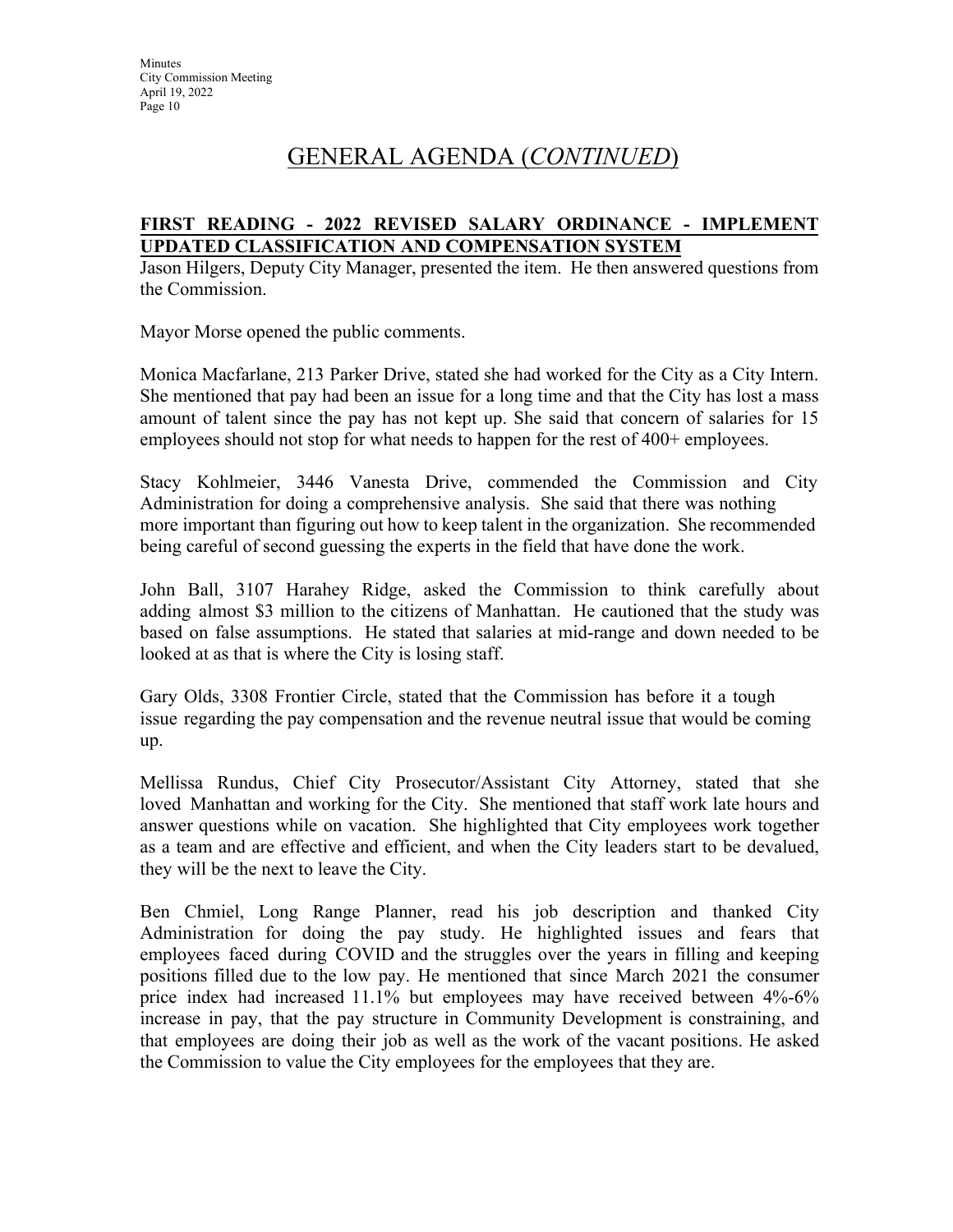#### **FIRST READING - 2022 REVISED SALARY ORDINANCE - IMPLEMENT UPDATED CLASSIFICATION AND COMPENSATION SYSTEM** *(CONTINUED)*

Hearing no other comments, Mayor Morse closed the public comments.

Commissioner Reddi moved to approve first reading of a revised 2022 Salary Ordinance implementing the updated classification and compensation system as recommended by the AGH Consulting Group. Commissioner Hatesohl seconded the motion.

Ron Fehr, City Manager, stated the classification system set the framework to operate within and what he understood the Commission wanted was a lower ultimate budget impact on the implementation and the concern was at the higher end positions. He thought City Administration could come back with a recommendation that would meet the Commission's expectations.

After discussion, on a roll call vote, motion carried 3-2 with Commissioner Matta and Commissioner Butler voting against.

### *ITEM REMOVED FROM CONSENT AGENDA*

#### **BOARD APPOINTMENTS (J1d, J1e, J1f)** *[See Attachment No. 1]*

After discussion, Commissioner Matta moved to deny appointment 1d *[re-appointment of Thomas Hanson to the Historic Resources Board]*. Commissioner Butler seconded the motion. On a roll call vote, motion carried 3-2 with Mayor Morse and Commissioner Reddi voting against.

After discussion, Commissioner Matta moved to approve the appointments of 1e *[appointment of Mick Charney and Bryant Macfarlane to the Historic Resources Board]*. Commissioner Butler seconded the motion. On a roll call vote, motion carried 5-0.

After discussion, Commissioner Reddi moved to accept Annie Cook and Lakesha James to the Human Rights and Services Board. Mayor Morse seconded the motion. On a roll call vote, motion failed 2-3 with Commissioner Hatesohl, Commissioner Butler, and Commissioner Matta voting against.

Commissioner Hatesohl moved to approve the reappointment of Lakesha James to the Human Rights and Services Board. Commissioner Butler seconded the motion. On a roll call vote, motion carried 5-0.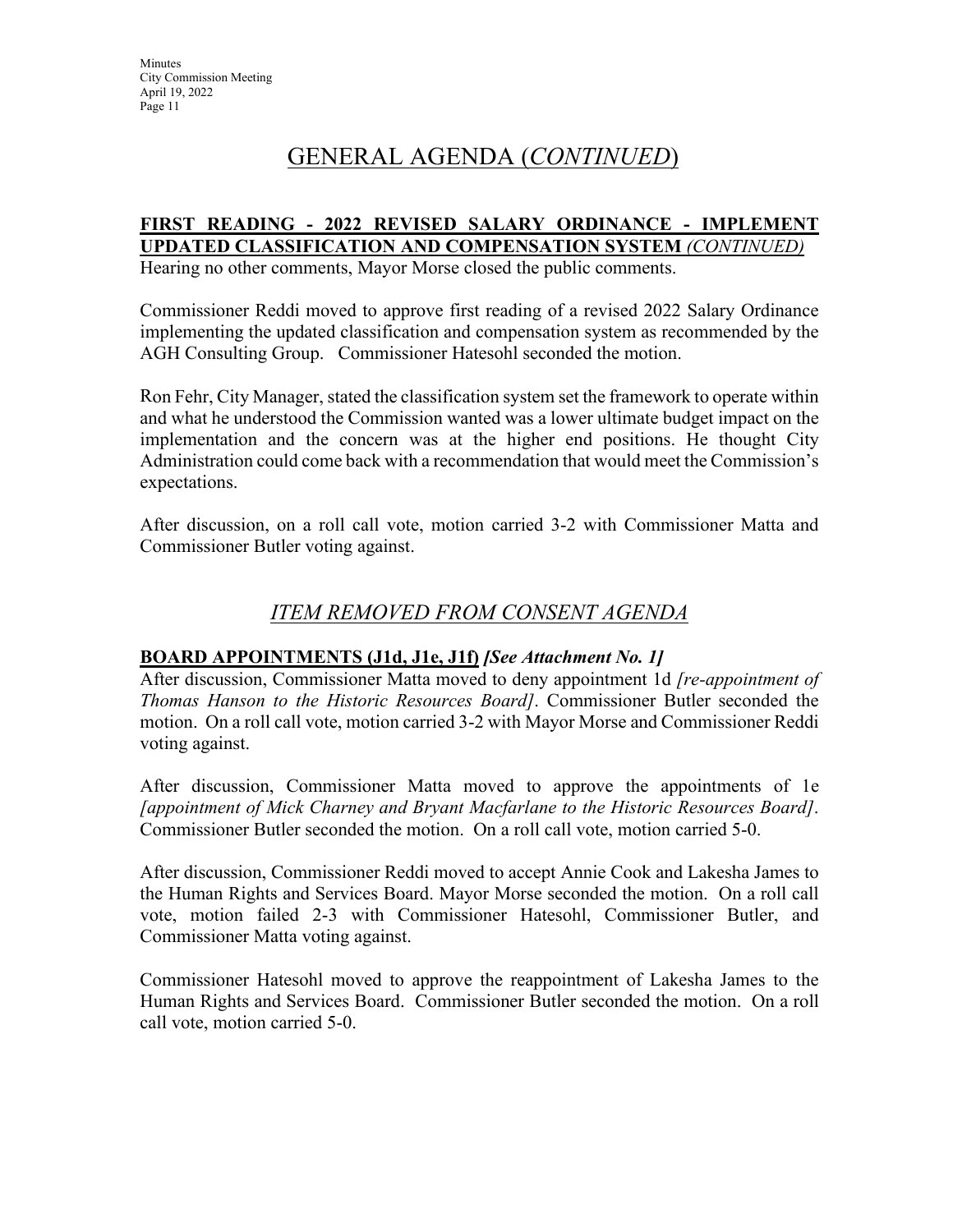Minutes City Commission Meeting April 19, 2022 Page 12

### **ADJOURNMENT**

At 10:35 p.m., the Commission adjourned.

 $J\mathcal{D}$ lende  $\kappa$ . Woog

Brenda K. Wolf, CMC, City Clerk